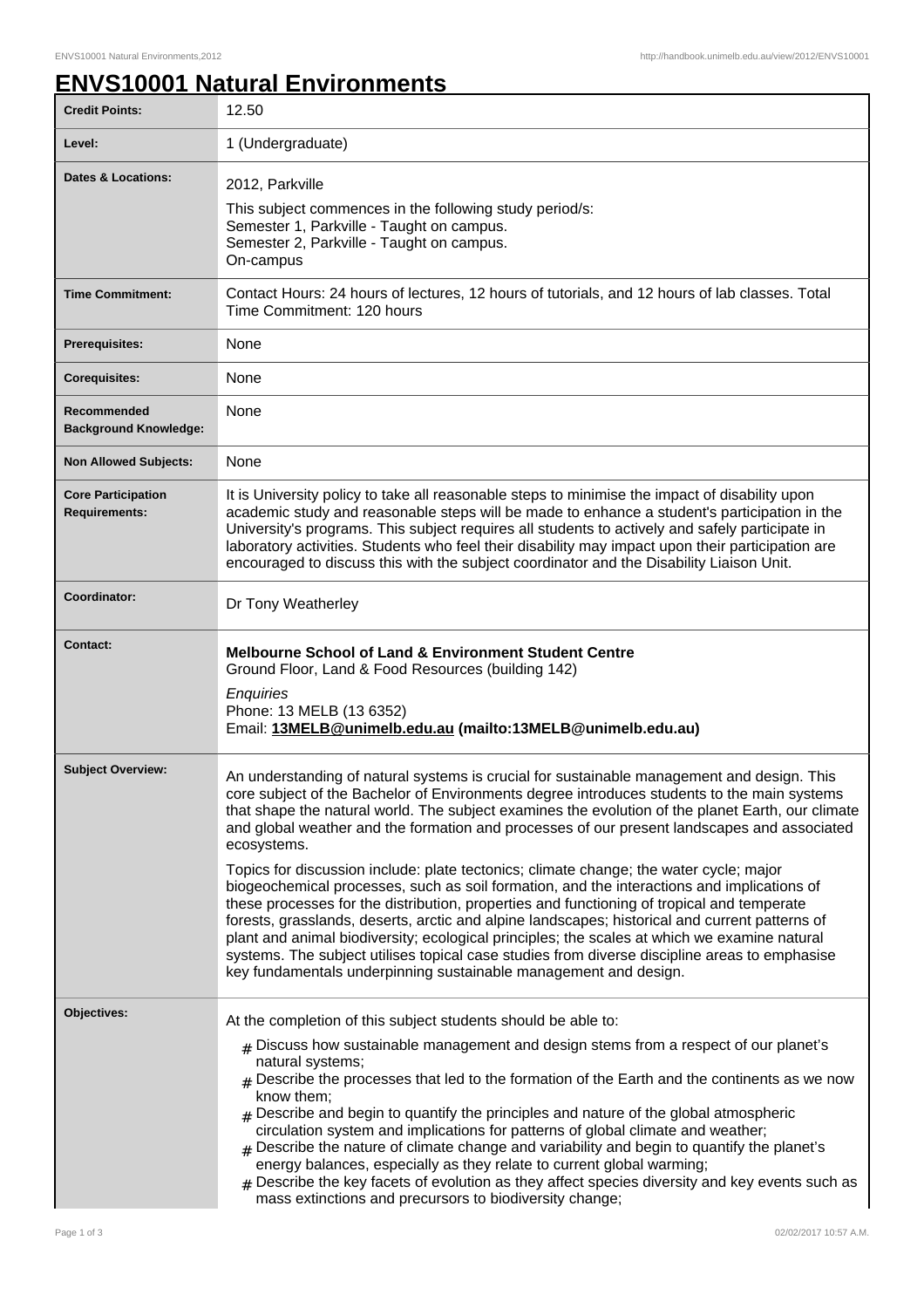|                                                   | $#$ Describe and begin to quantify the water cycle, including the impact of catchment hydrology<br>on stream flow and water resources;<br>$#$ Recognise the processes that shape our landscape and identify the factors that influence<br>soil formation;<br>$#$ Describe key soil types and list their attributes;<br>Describe the attributes of the major biogeographical realms;<br>#<br>Discuss different approaches to the principles of ecology and the interactions between the<br>physical and biological that lead to ecological systems of differing character and scale.                   |
|---------------------------------------------------|-------------------------------------------------------------------------------------------------------------------------------------------------------------------------------------------------------------------------------------------------------------------------------------------------------------------------------------------------------------------------------------------------------------------------------------------------------------------------------------------------------------------------------------------------------------------------------------------------------|
| Assessment:                                       | 3 online in-semester quizzes of 20-30 minutes duration each (15%); 10 minute project outline<br>(oral progress report during tutorial) from group project (15%); final report of group project of<br>2000-3000 words (20%); final presentation of 15-20 minutes of semester long group project<br>(10%); 2-hour end of semester examination (40%).                                                                                                                                                                                                                                                    |
| <b>Prescribed Texts:</b>                          | Bridgman, H, Dragovich, D and Dodson, J (2008), The Australian Physical Environment, Oxford<br><b>University Press</b>                                                                                                                                                                                                                                                                                                                                                                                                                                                                                |
| <b>Breadth Options:</b>                           | This subject potentially can be taken as a breadth subject component for the following courses:<br>Bachelor of Arts (https://handbook.unimelb.edu.au/view/2012/B-ARTS)<br>Bachelor of Commerce (https://handbook.unimelb.edu.au/view/2012/B-COM)<br>#<br>Bachelor of Music (https://handbook.unimelb.edu.au/view/2012/B-MUS)<br>#<br>You should visit learn more about breadth subjects (http://breadth.unimelb.edu.au/<br>breadth/info/index.html) and read the breadth requirements for your degree, and should<br>discuss your choice with your student adviser, before deciding on your subjects. |
| <b>Fees Information:</b>                          | Subject EFTSL, Level, Discipline & Census Date, http://enrolment.unimelb.edu.au/fees                                                                                                                                                                                                                                                                                                                                                                                                                                                                                                                  |
| <b>Generic Skills:</b>                            | At the completion of this subject students should have the following skills:<br>$#$ An ability to utilise a systems approach to analysing natural systems<br>$#$ A capacity for independent critical thought, rational inquiry and self-directed learning<br>$#$ A profound respect for truth and intellectual integrity, and for the ethics of scholarship<br>Begun to develop a technical competence in analysing natural systems<br>#                                                                                                                                                              |
| <b>Links to further</b><br>information:           | http://www.benvs.unimelb.edu.au/                                                                                                                                                                                                                                                                                                                                                                                                                                                                                                                                                                      |
| Notes:                                            | Students enrolled in the BSc (both pre-2008 and new degrees), BASc or a combined BSc<br>course will receive science credit for the completion of this subject.                                                                                                                                                                                                                                                                                                                                                                                                                                        |
| <b>Related Course(s):</b>                         | <b>Bachelor of Agriculture</b><br><b>Bachelor of Environments</b>                                                                                                                                                                                                                                                                                                                                                                                                                                                                                                                                     |
| <b>Related Majors/Minors/</b><br>Specialisations: | Architecture major<br>Civil (Engineering) Systems major<br>Construction major<br>Environmental Geographies, Politics and Cultures major<br>Environmental Science major<br>Geomatics (Geomatic Engineering) major<br>Landscape Architecture major<br>Landscape Management major<br>Physical (Environmental Engineering) Systems major<br>Property major<br>Science credit subjects* for pre-2008 BSc, BASc and combined degree science courses<br>Science-credited subjects - new generation B-SCI and B-ENG. Core selective subjects for B-<br>BMED.<br>Urban Design and Planning major               |
| <b>Related Breadth Track(s):</b>                  | Living in Australia's Hazardous Ecosystems<br><b>Engineering and Environments</b><br>Natural systems and the history and ecology of our designed world<br><b>Ecological Science</b>                                                                                                                                                                                                                                                                                                                                                                                                                   |